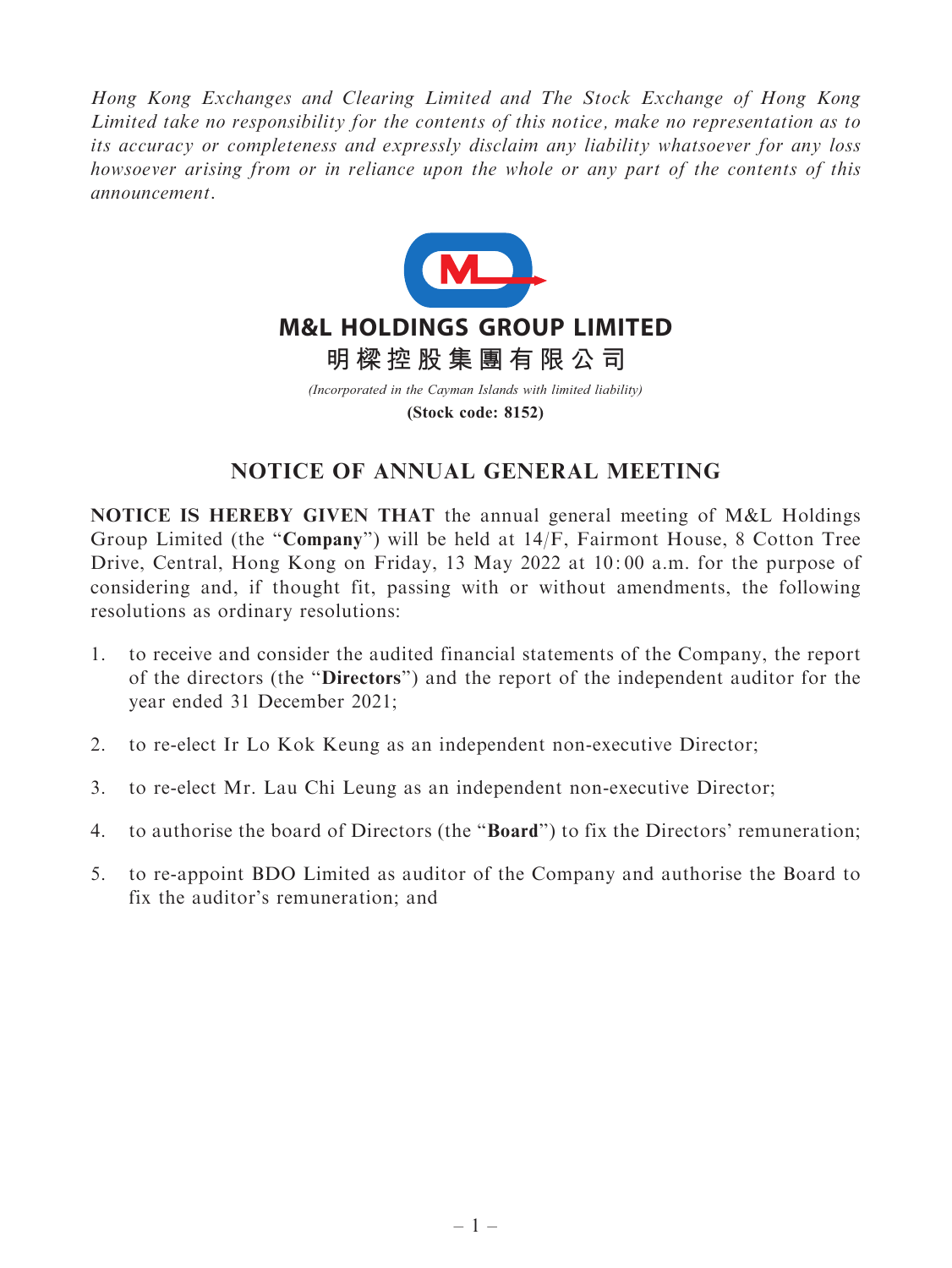as special business, to consider and, if thought fit, pass the followings resolutions (with or without amendments) as ordinary resolutions:

## 6. ''THAT:

- (a) subject to paragraph (c) below, pursuant to the Rules Governing the Listing of Securities on GEM (the "GEM Listing Rules") of The Stock Exchange of Hong Kong Limited (the ''Stock Exchange''), the exercise by the Directors during the Relevant Period (as defined in paragraph (d) of this resolution) of all the powers of the Company to allot, issue or otherwise deal with unissued shares of the Company (''Shares'') in the capital of the Company and to make or grant offers, agreements, options and other rights, including warrants to subscribe for Shares and other securities, which might require the exercise of such powers be and the same is hereby generally and unconditionally approved;
- (b) the approval in paragraph (a) above shall authorise the Directors during the Relevant Period (as defined in paragraph (d) of this resolution) to make or grant offers, agreements, options and other rights which might require the exercise of such powers after the end of the Relevant Period (as defined in paragraph (d) of this resolution);
- (c) the aggregate number of Shares allotted and issued or agreed conditionally or unconditionally to be allotted and issued (whether pursuant to options or otherwise) by the Directors pursuant to the approval in paragraphs (a) and (b) above, otherwise than pursuant to (i) a Rights Issue (as defined in paragraph (d) of this resolution); or (ii) the exercise of any options granted under all share option schemes of the Company (or similar arrangements) adopted from time to time in accordance with the GEM Listing Rules; or (iii) any scrip dividend or similar arrangements providing for the allotment and issue of Shares in lieu of the whole or part of a dividend on shares of the Company in accordance with the articles of association of the Company in force from time to time; or (iv) any issue of Shares upon the exercise of rights of subscription or conversion under the terms of any warrants of the Company or any securities which are convertible into Shares, shall not exceed the aggregate of: (aa) 20% of the aggregate number of issued shares of the Company as at the date of the passing of this resolution; (bb) (if the Directors are so authorised by a separate ordinary resolution of the shareholders of the Company) the aggregate number of such shares purchased by the Company subsequent to the passing of this resolution (up to a maximum equivalent to 10% of the number of issued shares of the Company as at date of the passing of this resolution), and the authority pursuant to paragraphs (a) and (b) of this resolution shall be limited accordingly; and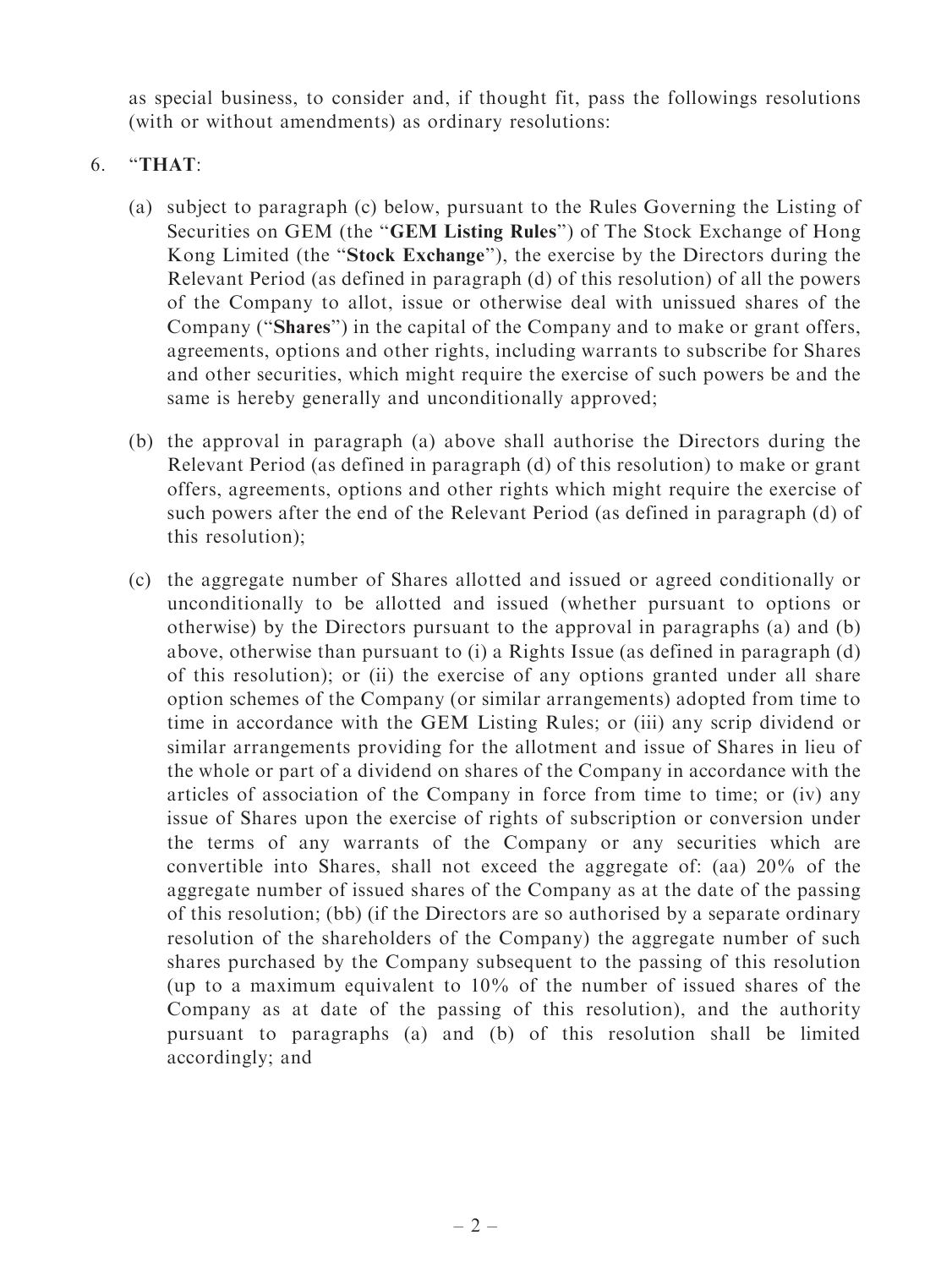(d) for the purposes of this resolution:

''Relevant Period'' means the period from the passing of this resolution until whichever is the earliest of:

- (i) the conclusion of the next annual general meeting of the Company;
- (ii) the expiration of the period within which the next annual general meeting of the Company is required by the articles of association of the Company, or any applicable laws of the Cayman Islands to be held; and
- (iii) the passing of an ordinary resolution of the shareholders of the Company in general meeting revoking or varying such authority given under this resolution.

''Rights Issue'' means an offer of Shares or offer or issue of warrants or options or other securities giving rights to subscribe for the Shares open for a period fixed by the Directors to holders of shares on the register of members of the Company on a fixed record date in proportion to their then holding of such shares (subject to such exclusions or other arrangements as the Directors may deem necessary or expedient in relation to fractional entitlements, or having regard to any restrictions or obligations under the laws of, or the requirements of, or the expense or delay which may be involved in determining the existence or extent of any restrictions or obligation under the laws of, or requirements of, any jurisdiction outside Hong Kong or any recognised regulatory body or any stock exchange, in any territory outside Hong Kong, applicable to the Company.)''

- 7. ''THAT:
	- (a) subject to paragraph (b) below, the exercise by the Directors during the Relevant Period (as defined in paragraph (c) below) of all the powers of the Company to purchase or repurchase shares of all classes and securities which carry a right to subscribe or purchase shares issued directly or indirectly by the Company on the Stock Exchange or on any other stock exchange on which the shares or securities of the Company may be listed and is recognised by the Securities and Futures Commission of Hong Kong and the Stock Exchange for this purpose, subject to and in accordance with all applicable laws and/or the requirements of the Securities and Futures Commission, the Companies Law of the Cayman Islands, the GEM Listing Rules or of any other stock exchange as amended from time to time, be and is hereby generally and unconditionally approved;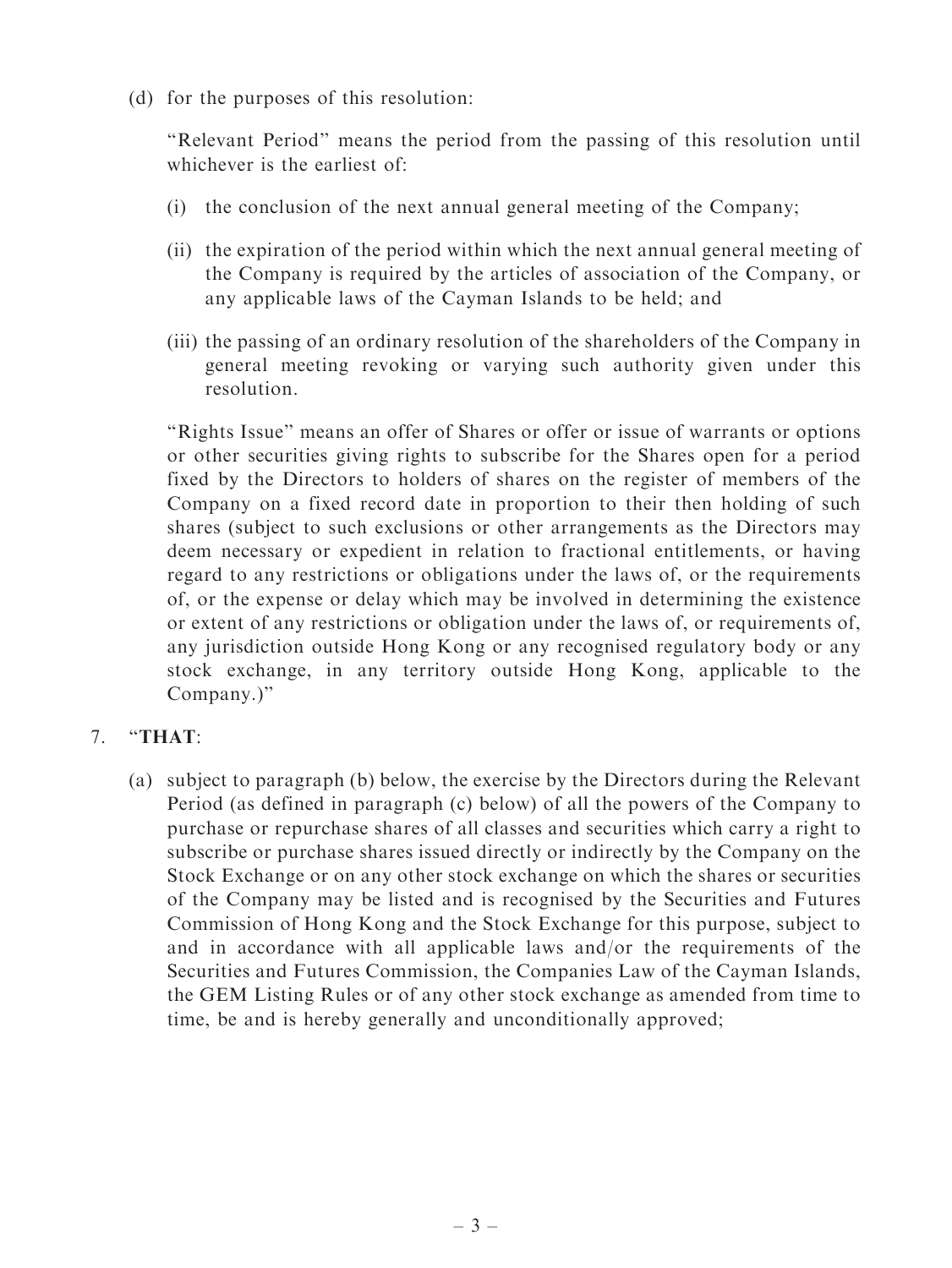- (b) the aggregate nominal amount of the shares of all classes and securities which carry a right to subscribe or purchase shares issued directly or indirectly by the Company which may be purchased or repurchased by the Company pursuant to the approval in paragraph (a) above shall not exceed 10% of the aggregate number of issued shares at the date of the passing of this resolution, and the said approval shall be limited accordingly; and
- (c) for the purpose of this resolution:

''Relevant Period'' means the period from the passing of this resolution until whichever is the earliest of

- (i) the conclusion of the next annual general meeting of the Company;
- (ii) the expiration of the period within which the next annual general meeting of the Company is required by the articles of association of the Company, or any applicable laws of the Cayman Islands to be held; and
- (iii) the passing of an ordinary resolution of the shareholders of the Company in general meeting revoking or varying such authority given under this resolution.''
- 8. ''THAT conditional upon resolutions no. 6 and no. 7 above being passed (with or without amendments), the general and unconditional mandate granted to the Directors of the Company to exercise the powers of the Company to allot, issue and deal with Shares pursuant to the resolution set out in resolution no. 6 above be and is hereby extended by the addition thereto an amount of Shares representing the aggregate nominal amount of shares of the Company purchased or repurchased by the Company pursuant to the authority granted to the Directors under resolution no. 7 above, provided that such amount shall not exceed 10% of the aggregate number of issued shares as at the date of the passing of this resolution.''

By order of the Board M&L Holdings Group Limited Ng Lai Ming Chairman, Chief Executive Officer and Executive Director

Hong Kong, 31 March 2022

Head office and principal place of business in Hong Kong: 21st Floor, Empress Plaza 17–19 Chatham Road South Tsimshatsui, Kowloon Hong Kong

Registered office: Windward 3 Regatta Office Park P.O. Box 1350 Grand Cayman, KY1-1108 Cayman Islands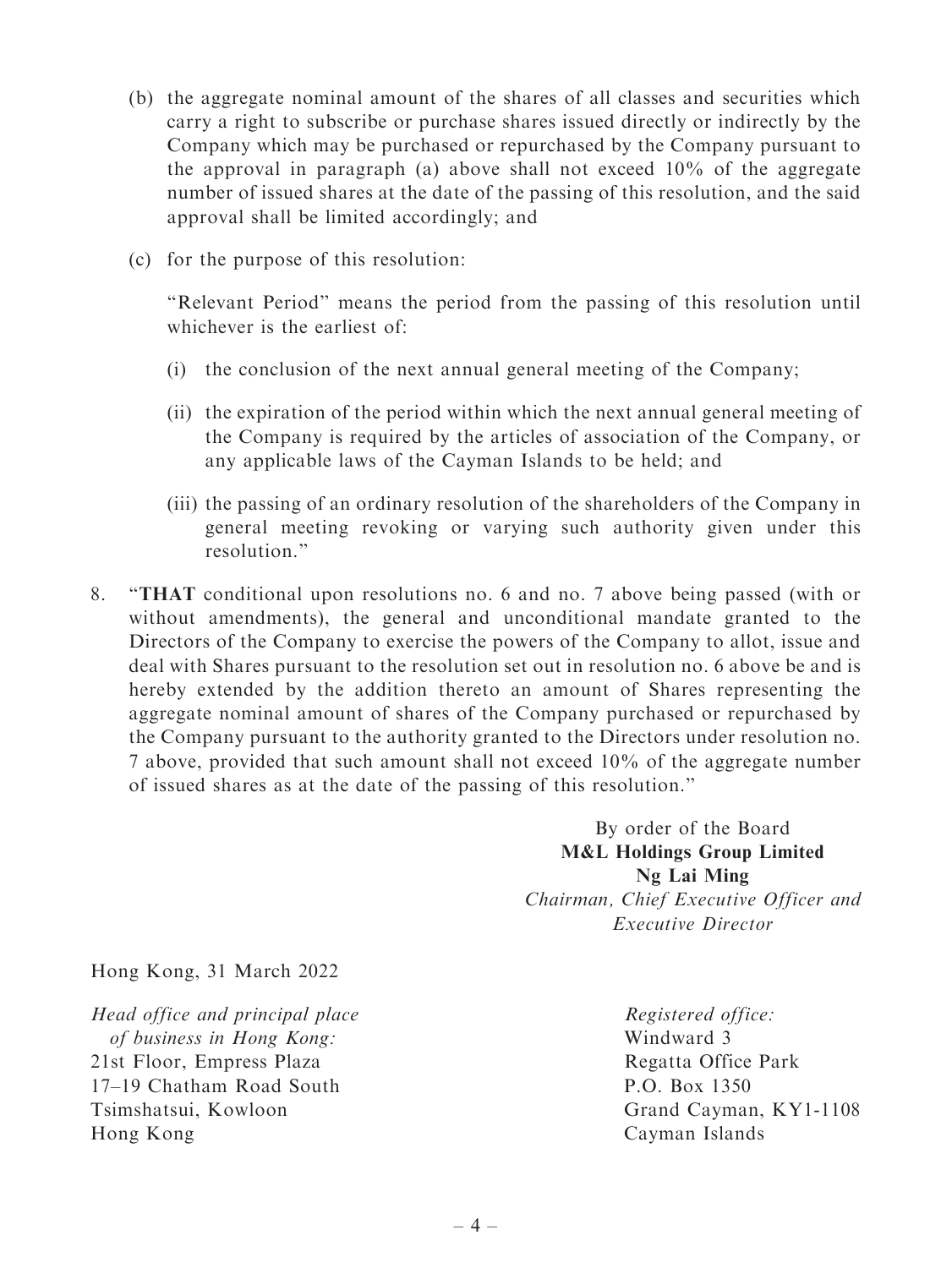## Notes:

- 1. All resolutions at the meeting will be taken by poll (except where the chairman decides to allow a resolution relating to a procedural or administrative matter to be voted on by a show of hands). The results of the poll will be published on the websites of GEM of The Stock Exchange of Hong Kong Limited and of the Company in accordance with the GEM Listing Rules.
- 2. A member entitled to attend and vote at the meeting convened by the above notice is entitled to appoint one or more proxy to attend and, subject to the provisions of the articles of association of the Company, vote in his stead. A proxy need not be a member of the Company. If more than one proxy is so appointed, the appointment shall specify the number and class of shares in respect of which each such proxy is so appointed.

In the case of joint holders of a share, any one of such joint holders may vote, either in person or by proxy, in respect of such share as if he/she were solely entitled thereto; but if more than one of such joint holders are present at the meeting, whether in person or by proxy, the vote of the senior who tenders a vote shall be accepted to the exclusion of the votes of the other joint holders. For this purpose, seniority shall be determined by the order in which the names stand in the register of members of the Company in respect of the joint holding.

- 3. A form of proxy for use at the meeting is being despatched together with this notice. In order to be valid, the form of proxy duly completed and signed in accordance with the instructions printed thereon together with the power of attorney or other authority, if any, under which it is signed or a notarially certified copy thereof must be delivered to the office of the Company's Hong Kong branch share registrar, Tricor Investor Services Limited at Level 54, Hopewell Centre, 183 Queen's Road East, Hong Kong not less than 48 hours before the time appointed for holding the meeting or any adjournment thereof.
- 4. An explanatory statement containing further details regarding resolution no. 7 above is set out in a circular to the shareholders of the Company, which is being despatched together with this notice. The circular also contains particulars of the Directors proposed to be re-elected at the meeting.
- 5. The register of members of the Company will be closed from Tuesday, 10 May 2022 to Friday, 13 May 2022 (both days inclusive), during which period no transfer of shares will be registered, for purpose of determining the right to attend and vote at the AGM. All transfer of the Company's shares together with the relevant share certificates must be lodged with the Company's branch share registrar and transfer office in Hong Kong no later than 4: 30 p.m. on Friday, 6 May 2022 in order for the holders of the shares to qualify to attend and vote at the AGM or any adjournment thereof.

This announcement, for which the directors of the Company (the ''Directors'') collectively and individually accept full responsibility, includes particulars given in compliance with the Rules Governing the Listing of Securities on GEM of The Stock Exchange of Hong Kong Limited for the purpose of giving information with regard to the Company. The Directors, having made all reasonable enquiries, confirm that to the best of their knowledge and belief the information contained in this announcement is accurate and complete in all material respects and not misleading or deceptive, and there are no other matters the omission of which would make any statement herein or this announcement misleading.